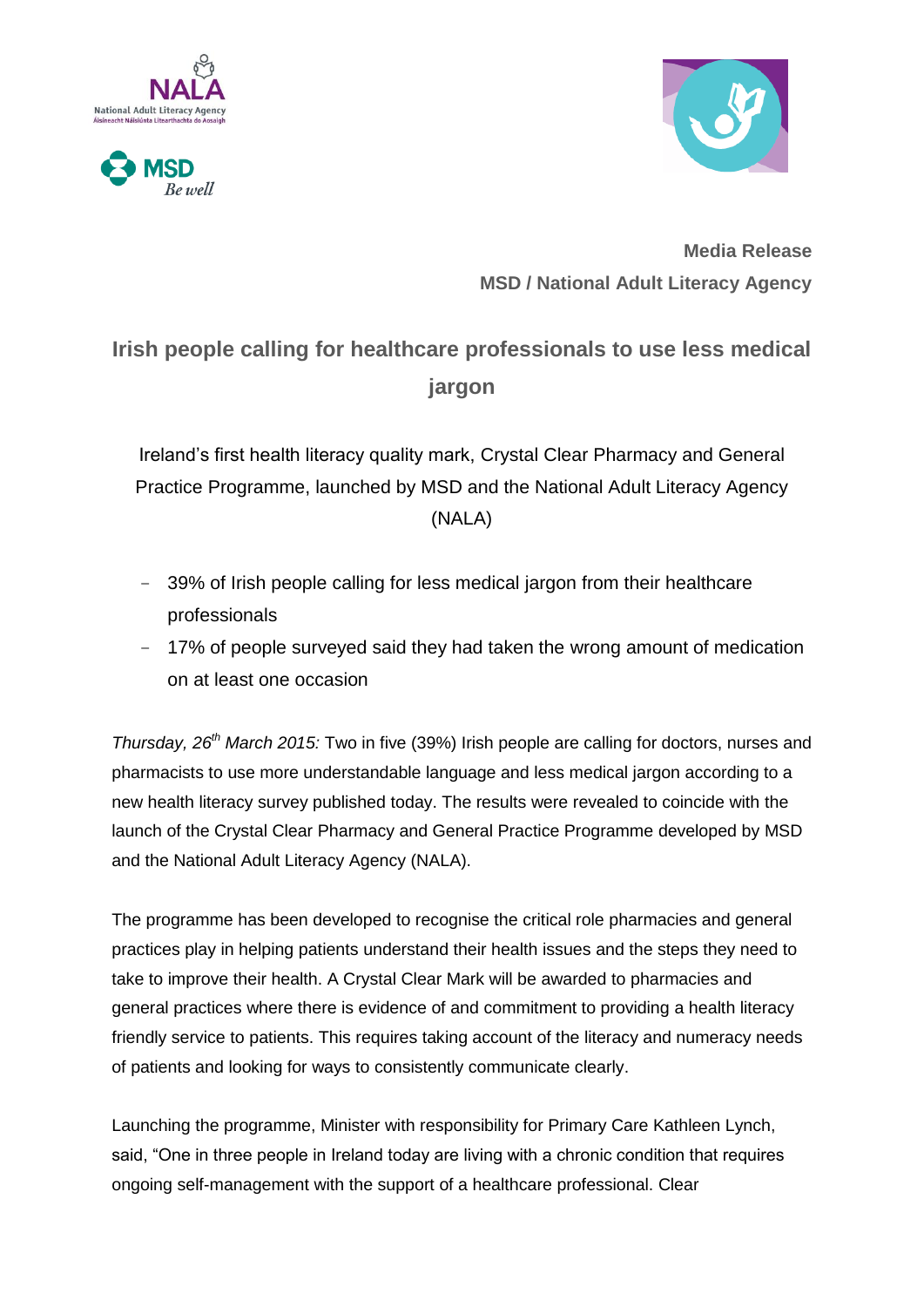communication and understanding is absolutely vital for anyone who needs to make decisions about their own health or those of a loved one. This new Crystal Clear mark recognises the important role primary care and community pharmacy plays in bridging the communication gap between patients and healthcare professionals and it is a welcome step towards improving overall health literacy levels in Ireland - a key component of the Healthy Ireland Framework."

Inez Bailey, Director, NALA commented, "We are delighted that pharmacists and general practitioners want to improve their services to become more literacy friendly. This will ensure that important health information is better communicated and understood between health practitioners and their patients. This is an investment in better health outcomes for all people in Ireland."

Brian Longstreet, Managing Director of MSD Human Health added, "The research shows that patients are calling for healthcare professionals to speak to them in a more understandable manner and the feedback we have had from pharmacies and general practices supports this finding. That's why we are delighted to work with NALA to support the establishment of the quality mark which recognises those pharmacies and general practices which are actively taking steps to ensure that their facilities are planned in a way that makes it easy for patients to access information and their staff are trained to communicate clearly. Ensuring patients are better informed about their own health is key to delivering good health outcomes and as such MSD is delighted to be involved in this programme."

Other interesting findings revealed in the 2015 Health Literacy Survey include:

- 39% of patients called on healthcare professionals to use less medical jargon in order communicate more clearly. This was followed by speaking less formally (22%) and taking more time to explain things (18%)
- This compares to research undertaken by MSD in 2007 where patients identified taking more time to explain (37%) and using more understandable language (33%) as the main changes healthcare professionals could make to communicate more clearly
- People aged 15 34 years were least likely to ask a doctor, nurse or pharmacist to explain things they don't understand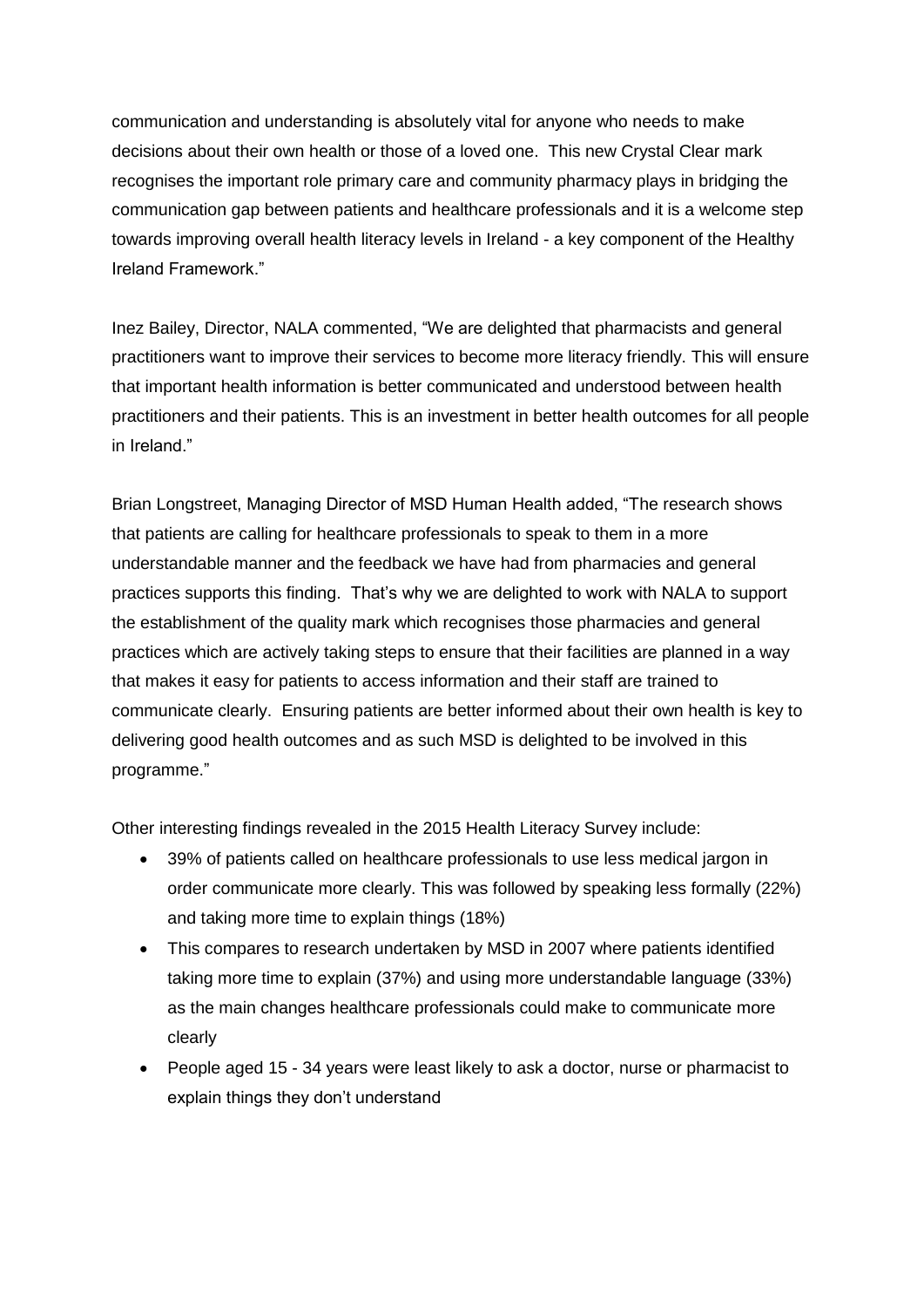- Embarrassment was ranked as the main reason for not seeking more information from a healthcare professional (24%) - this was marginally higher amongst 15 - 34 year olds in particular
- Nearly half (49%) of people aged 15 34 years said their first port of call when looking to know more about a condition they had been diagnosed with would be to look it up online

Also in attendance at the launch was renowned global health literacy expert Dr Michael Wolf, Professor of Medicine and Learning Sciences at Northwestern University in Illinois, who delivered the keynote address.

Pharmacies and general practices who wish to participate in the Crystal Clear Programme simply need to log on to [www.nala.ie/crystalclear](http://www.nala.ie/crystalclear) to complete the online audit which will identify what they are already doing to support the literacy and numeracy needs of their patients and what they could do better. Those who are successful in completing this audit can then apply for the Crystal Clear Mark.

The Crystal Clear Pharmacy and General Practice Programme is a joint initiative between MSD and NALA and is supported by the Irish Pharmacy Union (IPU).

## -ENDS-

**For further information please contact:** Pia Ward **ReputationInc** Tel: 0 1 412 0515 Mob: 087 932 7702

## **Notes to Editors**

## **What is Health Literacy?**

Health literacy and numeracy is based on the simple concept of a health provider such as a doctor, nurse or pharmacist communicating clearly and the patient understanding that information so that they can make appropriate health decisions.